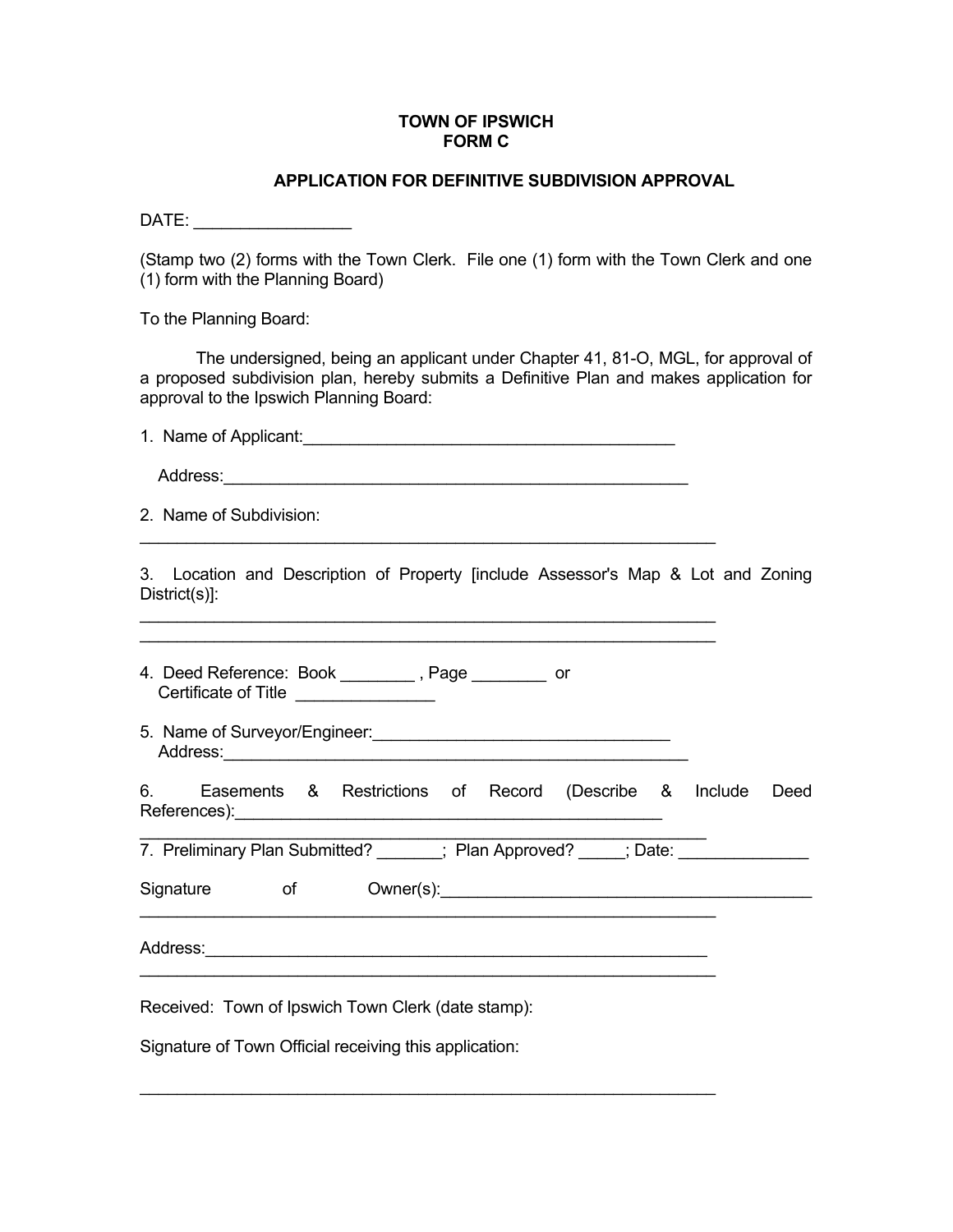**(This checklist is for Planning Board use only; however the applicant may find it useful for plan preparation.)** 

# **Checklist for Definitive Subdivision Plans (Form C) [Ch. 41, '' 81(O) and 81(U)]**

Date Plan Filed:  $(+ 45 \text{ Days})$  Final Decision Due on:

## **Refer to Planning Board Subdivision Rules and Regulations Section V.**

 $\mathcal{L} = \{ \mathcal{L} \mid \mathcal{L} \in \mathcal{L} \}$ 

(Checked-Off Items are Complete, Circled Items are Incomplete, or N/A - Item Not Applicable)

## **ADMINISTRATIVE REQUIREMENTS**:

- Completed Form C and Plans submitted in duplicate to Town Clerk, time-stamped; one copy of Form C and plans to Planning Office
- \_\_\_\_\_\_\_ Written Notice to Board of Health with 2 sets of plans
- \_\_\_\_\_\_\_ Written notice to Planning Board, two copies of Form C (including one original), reproducible mylar and 13 copies of contact prints
- Filing Fee of \$1000 base fee + \$250/lot x lots if a preliminary subdivision **has been approved; or** 
	- **\$1000 base fee + \$500/lot x \_\_\_\_ lots if no preliminary subdivision has been approved**
- Fees for advertising costs and technical reviews
- Environmental and Community Impact Analysis (if required)
- \_\_\_\_\_\_\_ Certified copy of recorded deed to verify ownership
- \_\_\_\_\_\_\_ Names of abutters and parties in interest as they appear in most recent assessors' tax list
- \_\_\_\_\_\_\_ List of requested waivers and reasons for the requests (if applicable)
- Estimated construction schedule for completion of subdivision improvements
- \_\_\_\_\_\_\_ Statement identifying type of proposed performance guarantee
- \_\_\_\_\_\_\_ Quitclaim deed, including metes and bounds, for streets and ways to be dedicated and for all public areas, and open space

## **FORM AND CONTENTS OF PLANS**:

- \_\_\_\_\_\_\_ Plan Sheets 24" x 26" and comply with Registry of Deeds and Land Court requirements
- \_\_\_\_\_\_\_ Planning Board Signature Block and Town Clerk Certification Block and space for noting revisions/dates of revisions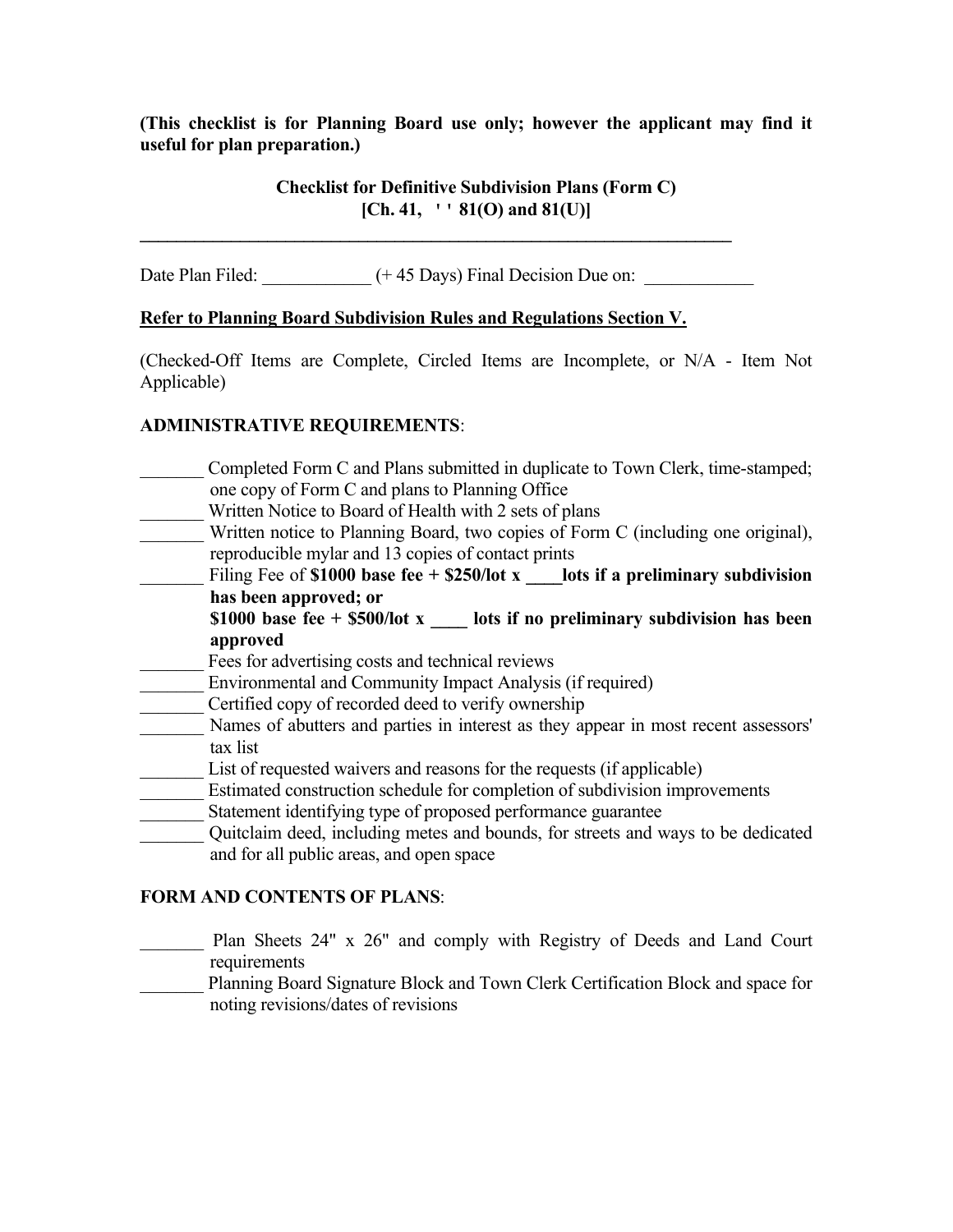#### **COVER SHEET PLAN**:

\_\_\_\_\_\_\_ Cover sheet to include subdivision name; name(s) and address(es) of record owner(s) and applicant(s), date and scale of the plan, locus plan not smaller than 1"  $= 1000'$  scale, zoning district(s) and Water Supply District(s), index to plan sheets, legend, benchmark data including reference to the starting benchmark, date of submission, names addresses of professional engineer and land surveyor who prepared the plans

## **LOT LAYOUT PLAN**:

- Layout plan at  $1'' = 40'$ ; showing bearings, distances, curve data readily to determine every existing and proposed lot line and street line, way, easement and boundary line
- Names of all abutters, including names of owners on the opposite side of all streets abutting the subdivision
- Location of all existing and proposed permanent monuments; ties with bearings and distances to at least 2 existing monuments in or adjacent to the subdivision, per ' 6.12.
- Area of each lot and easement area in square feet and acres rounded to a minimum of three decimal places
- For each lot, the total frontage and lot width measured at front setback line
- \_\_\_\_\_\_\_ Shows lots not meeting required frontage, area, and/or lot width, designated as "not a building lot"
- Lot numbers enclosed in a circle, and house numbers as assigned by the Town Manager or his designee
- Location, name, status, and widths of pavements and rights of way of all existing streets bounding and/or approaching the subdivision, and notation of any scenic roads
- Existing structures within and within 50' of the subdivision
- \_\_\_\_\_\_\_ Stone walls, fences, cart paths, water bodies, water courses within and/or crossing the subdivision
- Zoning District boundaries if any lie within or bound the subdivision
- References to existing and/or proposed covenants and/or restrictions, including variances and/or special permits either granted or required by the Ipswich Planning Board, Zoning Board of Appeals, or Board of Selectmen
- References to all deeds and plans of record used to establish property lines of the subdivided parcel, and of all streets, ways and easements, including deed references to abutting lots
- North arrow, with indication whether true or magnetic, referenced to its origin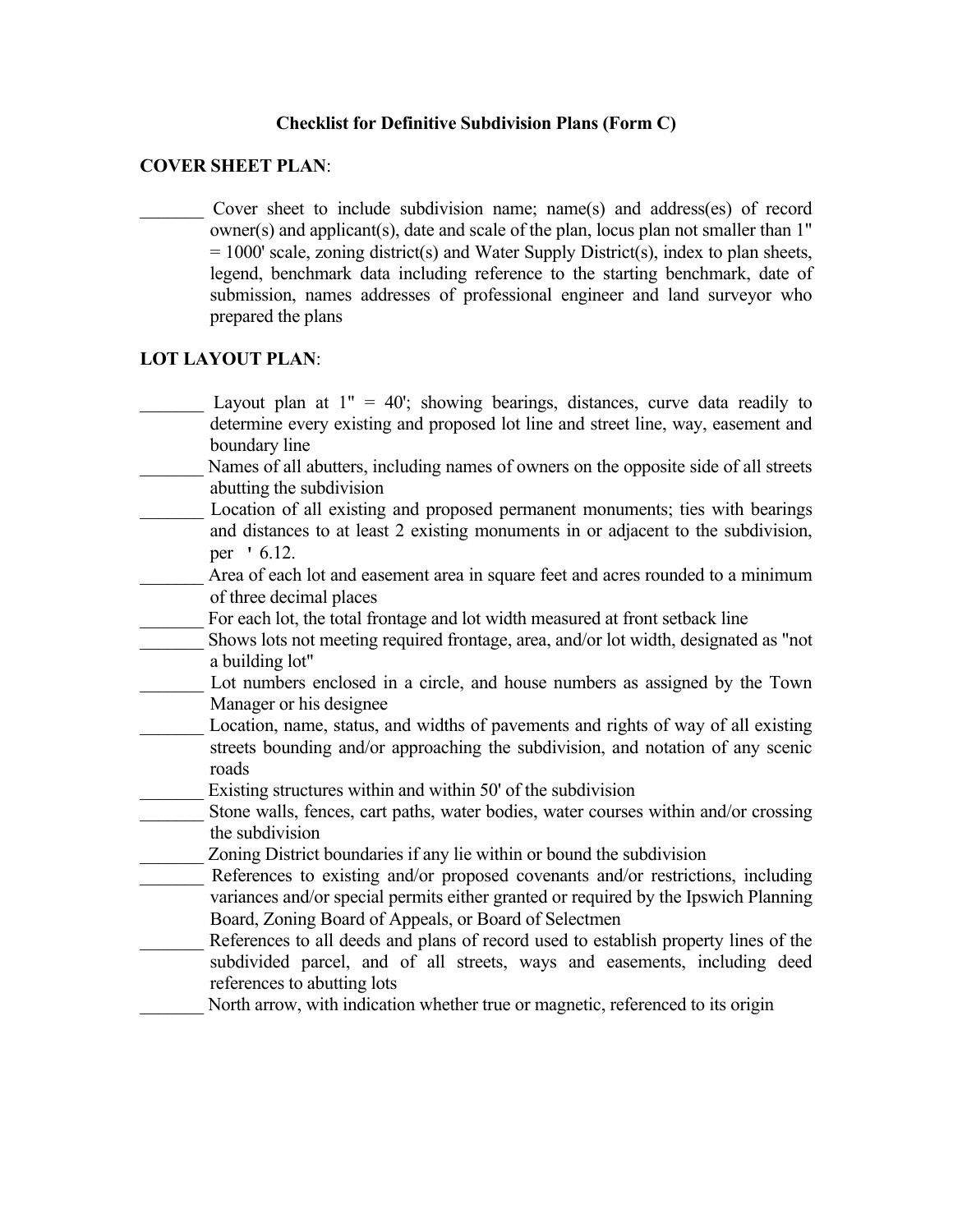## **GRADING, DRAINAGE AND UTILITIES PLAN**:

- $\frac{1}{2}$  Scale 1" = 40', with 2' contour intervals
- Existing and proposed boundaries of all lots, streets, ways and easements within and adjacent to subdivision
- \_\_\_\_\_\_\_ Existing contours within and extending 50' beyond perimeter of subdivision; spot elevations in areas where existing grades are 1% or less
- Location of all existing and proposed streets, drives, walks, handicapped ramps, and parking areas
- \_\_\_\_\_\_\_ Center line (existing and proposed) with stations for all proposed streets
- Stone walls, fences, cart paths, within, bounding, and/or crossing the subdivision
- All existing structures within the subdivision and within 50' of the perimeter of the subdivision
- All existing wells and septic systems within the subdivision and within 100' of the perimeter of the subdivision
- Location of all proposed structures, wells, and septic systems, including all required setback dimensions to lot lines, wells, septic systems, and presumed wetlands boundaries
- \_\_\_\_\_\_\_ Location of all groundwater observation and percolation test pits and/or borings and logs of observed data

Existing and proposed water courses, drainage ditches, streams, brooks, water bodies, retention/detention basins and 100-year high water elevations

- Location of presumed wetlands boundaries per Town of Ipswich Wetlands Protection By-law
- Location of 100-year flood boundary within the subdivision and within 100' of the subdivision
- \_\_\_\_\_\_\_ Location and identification of all benchmarks, including at least two proposed benchmarks for each street
- \_\_\_\_\_\_\_ Location, size and type of proposed street trees
- Location and methods for proposed erosion and sedimentation control
- Location of proposed stocking materials for earthen materials within the subdivision
- \_\_\_\_\_\_\_ Location of proposed stump burial areas
- Location of proposed areas for disposal of excess fill, with proposed contours, finished grades and spot elevations
- Locations for proposed "borrow" materials, including proposed finish grades, contours and spot elevations, and volume of materials indicated
- Notation if net exported materials off-premises as defined in the Zoning By-law and/or the Rules and Regulations Governing the Removal of Sand, Gravel or Loam

Notation of volume of fill to be obtained off-premises for construction of streets and other improvements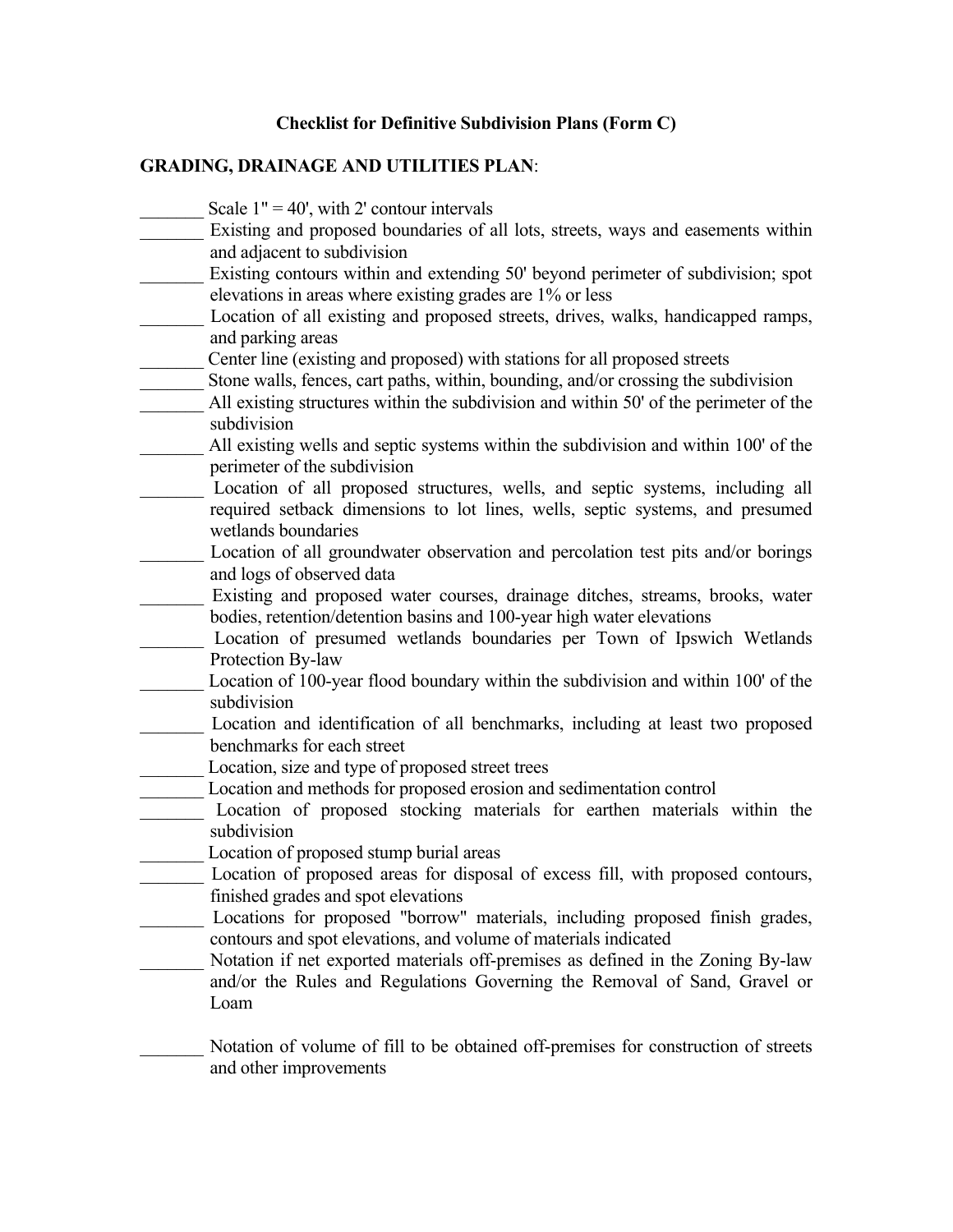#### **STREET PLAN**:

- Scale  $1" = 40'$  horizontal and  $1" = 4'$  vertical
- Bearings and distances of all tangents along the centerline and the right-of way Radii, arc length, and central angle along the centerline and the right of way
- \_\_\_\_\_\_\_ Points of intersection of all tangents, with tangent lengths, of all centerline curves
- \_\_\_\_\_\_\_ Stations at 50' intervals along the centerline and at points of curvature and
- tangency of all curves
- Existing and proposed lot lines intersecting the right of way, with frontage and lot number shown
- Bearings and distances of all existing and proposed easements
- Existing and proposed pavements of all streets, sidewalks, handicapped ramps, driveways and parking areas
- Existing and proposed curbs and berms, identifying materials
- Existing and proposed drainage facilities, pipe sizes and materials for catch basins, manholes, culverts, headwalls, detention and/or retention basins and outlet pipes and structures with rim and invert elevations
- Existing and proposed water mains, with sizes and materials, including hydrants, gates and appurtenances
- \_\_\_\_\_\_\_ Existing and proposed sewers, with proposed sizes and materials, including manholes with rim and invert elevations
- Existing and proposed gas mains
- All other existing and proposed above- and below-ground utilities, including electric, telephone, community antenna television cable, poles, conduits, transformers, and appurtenances
- Existing and proposed street trees
- Two permanent benchmarks for each street

#### **STREET PROFILE**:

- Existing centerline profile and existing elevations at 50' intervals and at the stations of the vertical curves and intersections of centerlines
- Existing left and right profiles of each right-of-way
- Proposed Centerline profile with stations and elevations listed at 50' intervals and at points of vertical curvature, gradient intersection, and tangency
- \_\_\_\_\_\_\_ Gradient lines shall be labeled with rate of grade expressed as a percent
- Lengths of vertical curves labeled with applicable sight distances per Design Standards for Streets, Section 6.8
- Existing and proposed drainage facilities, including drainage lines, catch basins, manhole, culverts, headwalls, outlet pipes and structures, including pipe materials, sizes, slopes, invert and rim elevations; stations and offsets shown for all catch basins, manholes, culverts, headwalls, and outlet pipes/structures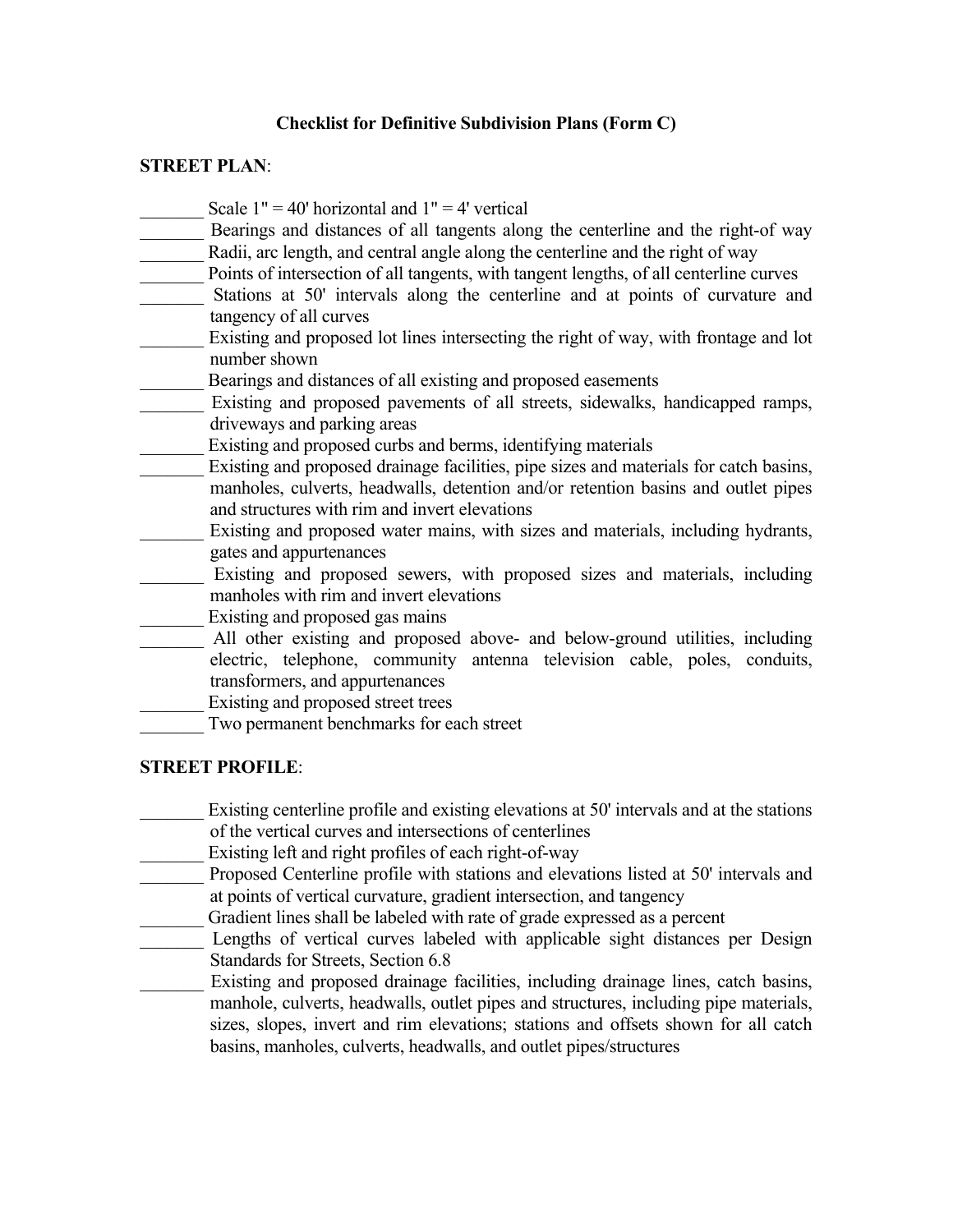Existing and proposed water mains, showing sizes, depths of cover, laterals to hydrants, stations and offsets to hydrants Existing and proposed sewer mains and manholes showing pipe sizes, pipe slopes, rim and invert elevations, and station and offsets to manholes Vertical clearances between all crossing utilities

#### **TYPICAL SECTIONS, DETAILS AND NOTES**:

- Typical cross-section of each street, showing width of right of way, width of pavement, curbs, cross slope, sidewalk(s), grass strips, utility locations and depths of cover, thicknesses and types of pavement for the street and sidewalk, thicknesses of street and sidewalk base courses, thicknesses of loam, location of guard rail, existing and proposed grades, and the maximum grade of return to existing grade; one side indicating a typical "fill", the other a typical "cut"
- Typical cross-sections and details of retention and detention basins, showing existing and proposed grades, details of inlet pipes with inverts and full flow capacity, outlet control structures, pipes with inverts and full flow capacity, ten and one hundred year storm water elevations, details and elevations of emergency spillway structures, embankment construction and slope treatment, tope od dam elevation, volume of storage capacity
- Profile of all cross-country drain lines, swales, and ditches, with typical crosssections of each
- Details of drainage structures, including catch basins, manholes, headwalls, flaredend sections, outlet and velocity control structures, rip-rap slopes and channels
- Details of sewer manholes and drop inlet structures
- Details of hydrants, blow-off valves, and thrust blocks
- Details of curb installations
- Detail of handicapped ramp
- Detail of guardrail
- Detail of erosion/sedimentation control devices
- \_\_\_\_\_\_\_ Plans, details, section, and profiles of any other utility, structure or facility proposed within the subdivision
- All plans and profiles drawn at a horizontal scale not less than  $1" = 40'$  and a vertical exaggeration not greater than 5:1; details and sections drawn at a scale not less than  $1" = 4'$  or approximately  $1/4$  scale if drawn "not to scale"
	- Specific and general notes identifying the standards for materials and construction methods of all the elements in the subdivision, per ASTM, AWWA, Mass. DPW Specs for Bridges and Highways, State Environmental Code Title V, and Specifications of the Town of Ipswich as listed in Appendices I-IX inclusive of these Rules and Regulations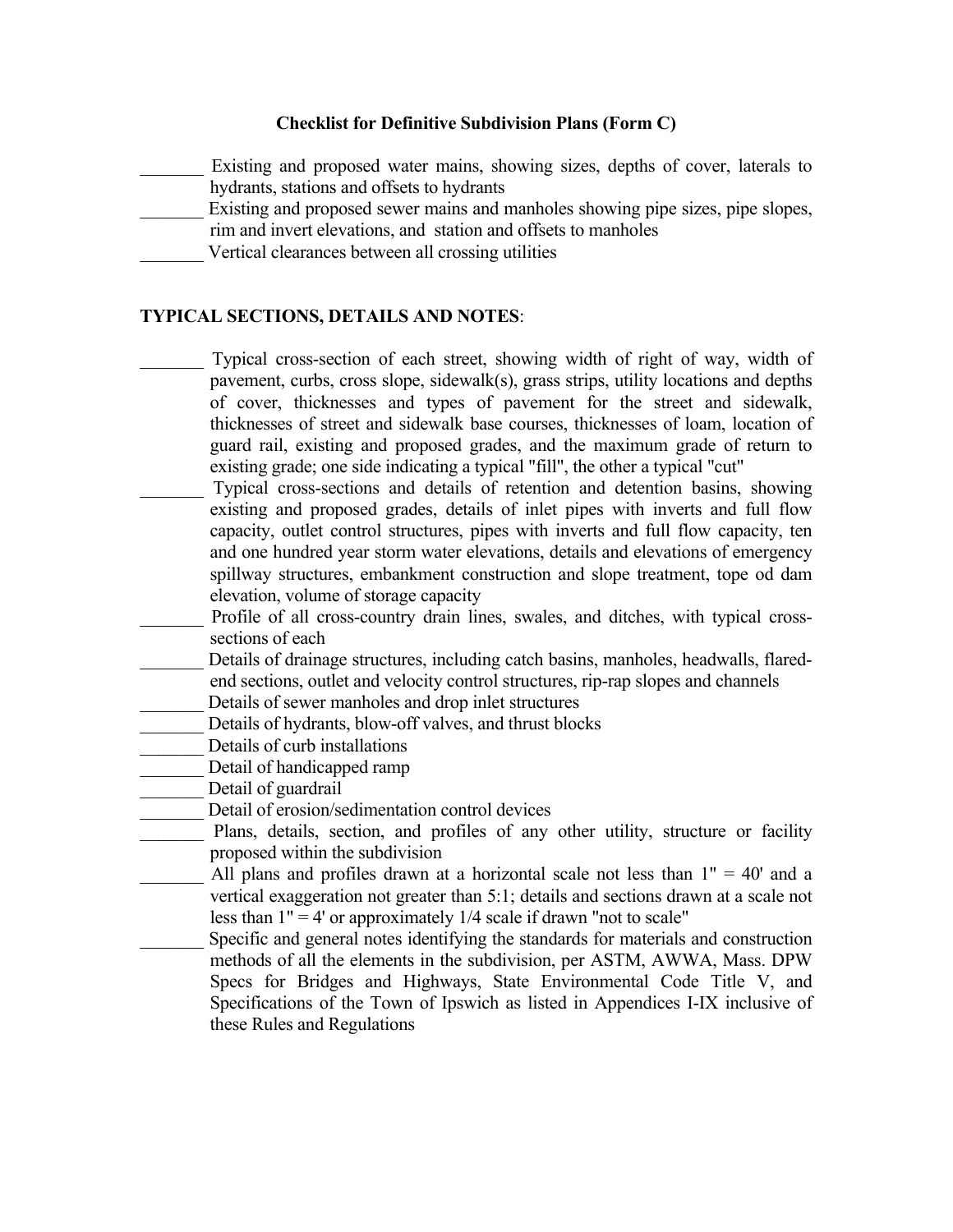# \_\_\_\_\_\_\_ **STORMWATER MANAGEMENT REPORT** \_\_\_\_\_\_\_ **ENVIRONMENTAL AND COMMUNITY IMPACT ANALYSIS** \_\_\_\_\_\_\_ Comments from Board of Health with respect to whether any of the land in the subdivision can be used as building sites without injury to public health?

## **DESIGN STANDARDS FOR STREETS:**

- \_\_\_\_\_\_\_ Streets/location and alignment
- Are there any street jobs with centerline offsets of less than 150'?
- Are the centerline radii of curved streets at least 225'?
- Do each of the streets meet the minimum width of right-of-way, pavement width, horizontal and vertical sight distances, and maximum gradient standards (see Sections 6.8.1, 6.8.2, and/or 6.8.3, as applicable)
- Are there no dead end streets in excess of 500' in length?
- Does each dead end street have a cul-de-sac with at least an outside roadway diameter of 100' and a property line diameter of at least 120'?
- Does each cul-de-sac have a right-of-way, to be dedicated to the Town, extended to the property line?
- Are there no street intersections of less than 75E?
- At each intersection, does the street grade not exceed 3% for 100' in each direction from the intersection?
- At each intersection, are there at least a curve or pavement radius of 25' or more?
- If access to this subdivision crosses land in another municipality, has the developer submitted certification, in writing, from the appropriate authorities, that such access is in accordance with the Master Plan and Subdivision requirements of said municipality and that a legally adequate Performance Bond has been duly posted or that such access has been adequately improved to handle prospective traffic?
- \_\_\_\_\_\_\_ Are there no reservation strips set forth in this plan which would prevent further extension of proposed streets?
- Are there any side slopes which exceed 4:1 in a residential subdivision or 3:1 in a non-residential subdivision? Are guard rails shown if any slope exceeds 3:1?

## **CURBING AND WALKWAYS**:

- Is vertical granite curbing set forth on all finished street grades over 6% and at intersections with arterial streets? Is sloped granite curbing shown in all cul-desacs, on all finished street grades greater than 2% but less than 6%, and at all other intersections?
- Is granite curbing set forth as headers for catch basins, set back 4" from edge of pavement?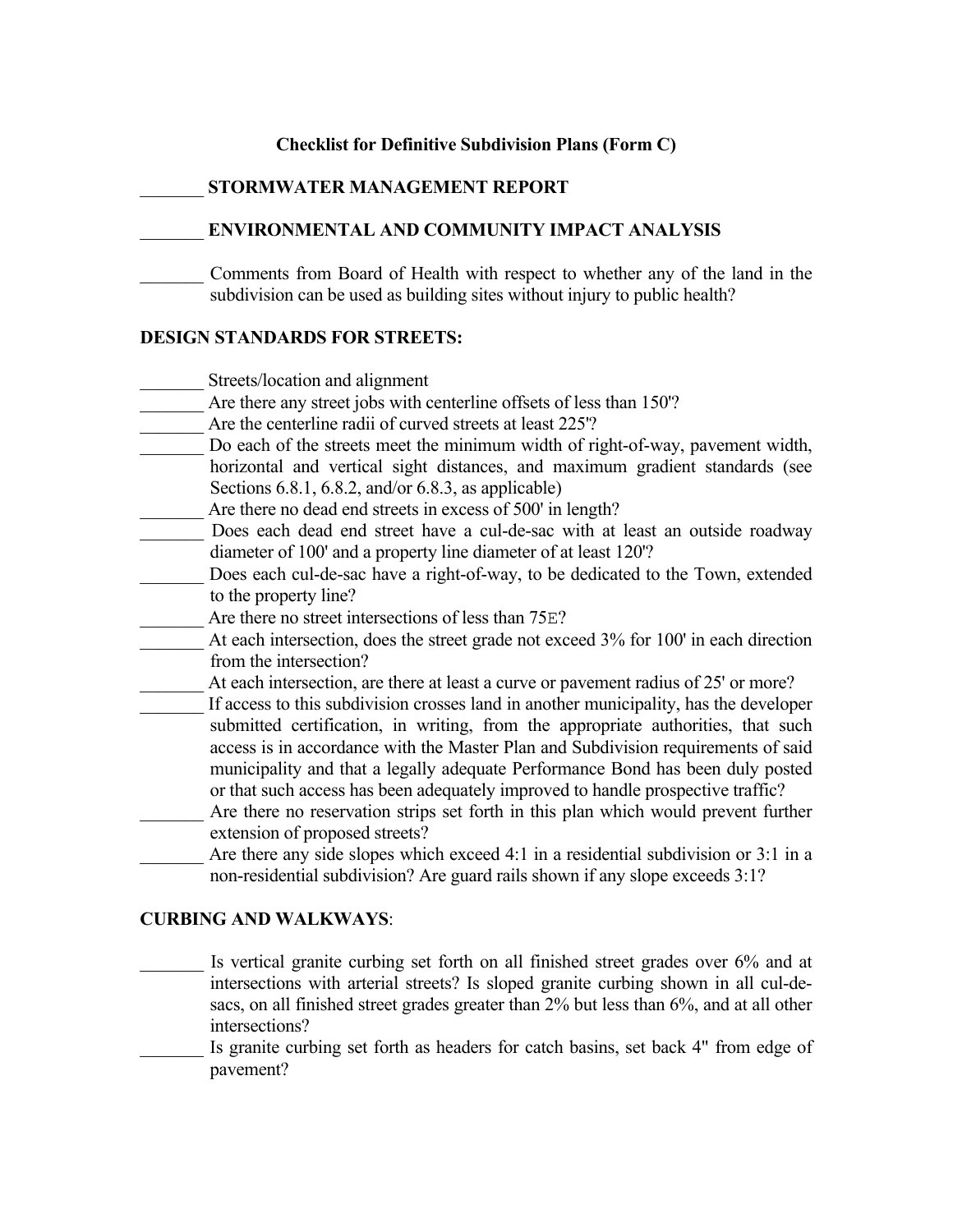- Is granite curbing presented at all street intersections on the curve and extending 6' tangential to the point of curvature and point of tangency along the edge of pavement at the intersection?
- At all other locations, is bituminous concrete curbing presented?
- Are 15' easements shown for pedestrian ways providing access to Conservation Area?
- Is at least one sidewalk presented in compliance with Section 6.11.2?
- Do pedestrian ways and sidewalks intersecting streets with curbing have slopes to the roadway surface and otherwise conform to ADA standards?

#### **UTILITIES**:

- Do all gas, telephone, electricity, CATV and water main locations underground comply with the location zone in Subdivision Regulations Figure 1?
- Has a determination been made of pro forma water pressure for a main delivering water to the entrance to the subdivision been established?
- Have the Water Division and the Fire Chief determined a minimum acceptable diameter for water main and does that minimum acceptable diameter appear on the subdivision plan?
- Are there fire hydrants at least every 500' or fraction thereof on one side of the street, their number and location been approved by the Fire Division and the Water Division?
- Are perpetual unobstructed easements provided for all municipal services?
- If minimum required flow and pressure standards cannot be met by an extension of the municipal water system to service this subdivision, are alternative systems presented for fire protection, per Section 6.15.4?
- If the municipal water system is not available to service this subdivision, is an alternative water supply provided for fire protection, per Section 6.15.5?

#### **SEWERAGE**:

- Is the Town's sanitary sewerage system located within 400' of the subdivision?
	- Does the connection of the sewerage system of the subdivision comply with the Town's sewer master plan to the extent applicable?
- Has a permit been obtained from the Massachusetts Division of Water Pollution Control for extension of the sewer system? Does it comply with ASTM & WPCF Manual of Practice #9?
- Is the Town's sewer system planned to be installed within 400' of the subdivision within three years of the date of submission as indicated by a prior Town Meeting action?
- If a communal sewerage disposal system is proposed, has the developer obtained approval of the Department of Environmental Protection and the Ipswich Board of Health for same?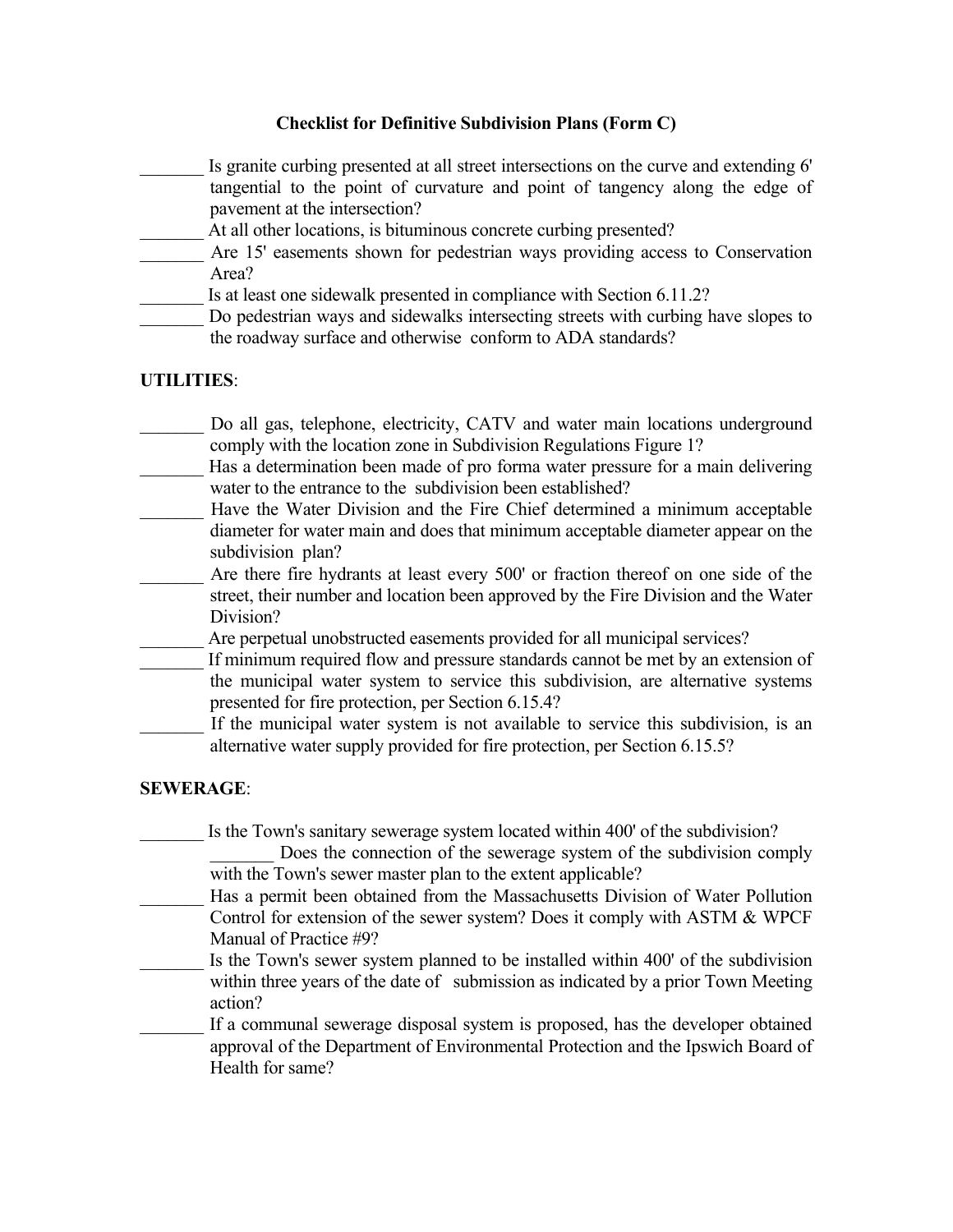\_\_\_\_\_\_\_ Have perc tests been conducted and on-lot sewerage disposal systems been designed for each lot?

- Are sewer mains at least 8" in diameter and house services at least 5" in diameter?
- Is a manhole presented at every change in grade or horizontal alignment and at least once every 300'?

#### **STORM DRAINAGE SYSTEMS**:

- Has a storm drainage plan been prepared by a registered professional engineer utilizing a rational method corresponding to 100 year and 10 year frequency storms and runoff coefficient based on sandy soils? Is the drainage piping and catch basin system designed based on a 25-year event with detention for a 100 year/24 hour event? Will the detention system have a capacity for a combination storage and release rate not to exceed 72 hours, with a depth no greater than 4'?
- Do detention/retention basins have an emergency overflow mechanism? Do their side slopes exceed 4:1? Is there at least a 12' wide access around the entire perimeter of each retention/detention basin for maintenance equipment?
- \_\_\_\_\_\_\_ Are stormwater runoff computations presented with the plan in a tabular form?
- Are headwalls and endwalls or rip-rap shown on the plan end of each drain and culvert?
- Is a positive drainage outfall shown for each surface drainage system?
- Are all drains of reinforced concrete pipe and of a minimum diameter of 12" and a minimum pitch of one-half of one percent? Do they meet ASTM C-76 Class 4?
- Are all drainage easements shown on the plan? Are they at least 30' wide?
- Are catch basins shown on continuous grades at intervals of no greater than 300<sup>'</sup>?
- Are catch basins shown at all low points of drainage, at sags in the roadway, and near the corners of the roadway at intersecting streets?
- Do peak flows and runoff, on a post-development basis, exceed peak flows and run-off on a pre-development basis, for 10-year and 100-year storm events?

## **LOT DRAINAGE AND EASEMENTS**:

- If provision is necessary to carry drainage to or across a lot, are all easements or drainage rights-of-way and proper side slope and minimum width of twenty feet shown on the plan?
- Is any part of the proposed subdivision at or below a base flood elevation?
- Are all easements of at least thirty feet in width?
- Are all easements for park or conservation land of at least fifteen feet in width?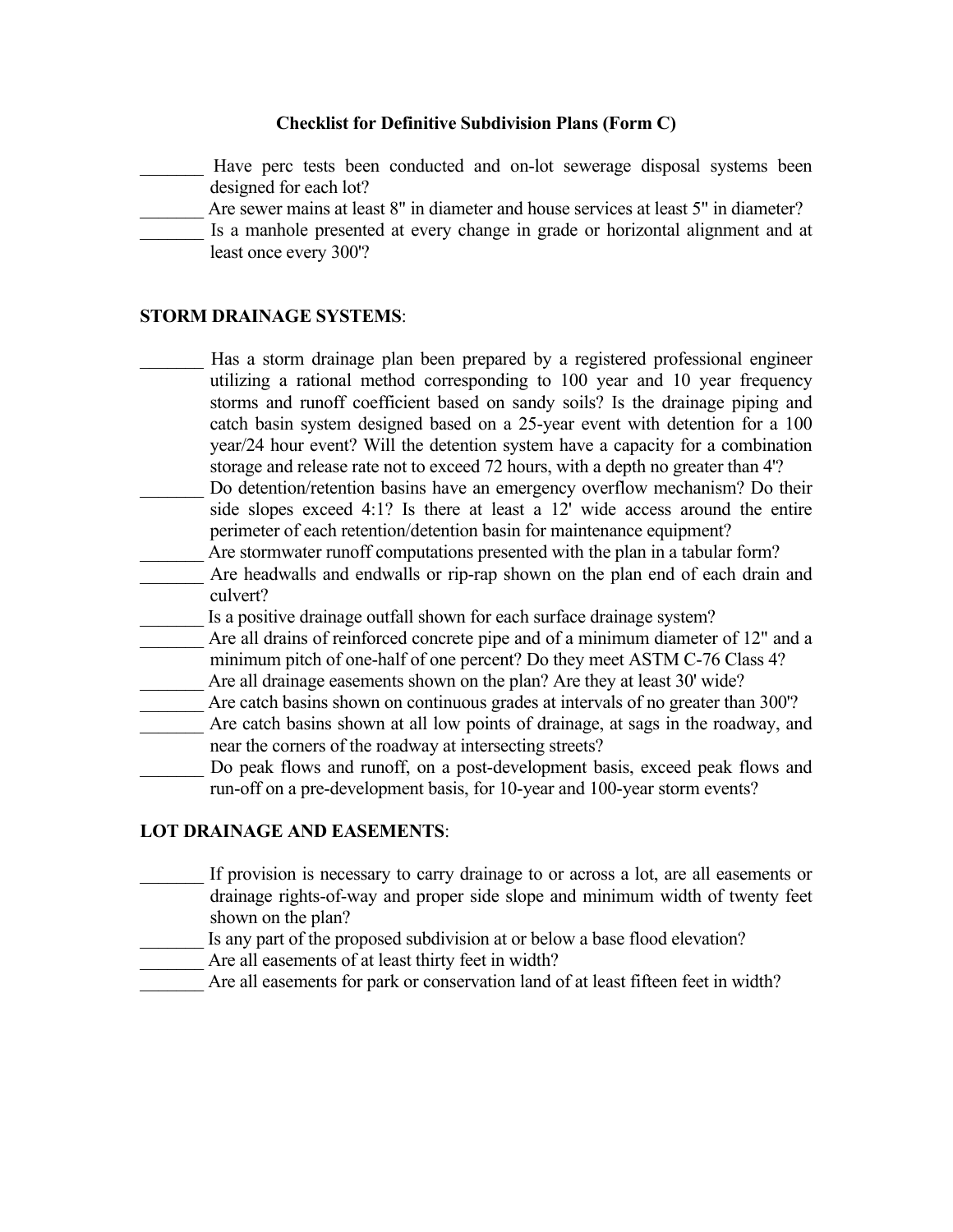## **NATURAL RESOURCES PROTECTION**:

- Where a subdivision is traversed by a water course, drainage way, channel or stream, is an easement conveyed to the Town for maintenance of said water course, drainage way, channel or stream of additional width adequate for emergency construction?
- If the provisions of the Wetlands Protection Act, Massachusetts General Laws Chapter 131, Section 40, or the Town of Ipswich Wetlands General By-Law, appears applicable, should the Planning Board condition its approval of the plan upon the issuance of an order of condition by the Ipswich Conservation Commission?
- Are natural features, such as large trees (12" and greater), water courses, historic spots, rock outcroppings and ledges, swamps, wetlands and other water bodies, and any endangered species habitats set forth on the plan and preserved in the plan as presented?
- Are trees in excess of 12" in diameter outside of the rights-of-way of the proposed streets within the subdivision shown on the plan?
- Have written approvals from the Planning Board and the Public Works Director been obtained for the removal of any of same?
- Have new tree plantings of Zone 6 hardiness been shown on the plan as required by the Public Works Director?

## **OTHER REQUIREMENTS**:

- Are street name signs shown on the plan?
- Do said signs indicate the streets are private ways pending their acceptance as public streets?
- Do the plans show street lighting?
- Does the plan show for the location of marker pipes behind the fire hydrants?
- Are retaining walls or other slope stabilization measures on all slopes exceeding a ratio of two horizontal to one vertical?
- Are the side slopes of road shoulders not steeper than a grade of two horizontal to one vertical, except as may be required for sidewalks, all as shown on a typical street cross-section Figure 1?
- Do the plans show for the slopes to be loamed and seeded similar to grass strips?
- Do all street trees show protective measures of boxes or fenders?
- Do the plans show any land reserved for public purposes, with a notice to the Board of Selectmen that the option to purchase this land is valid for three years?